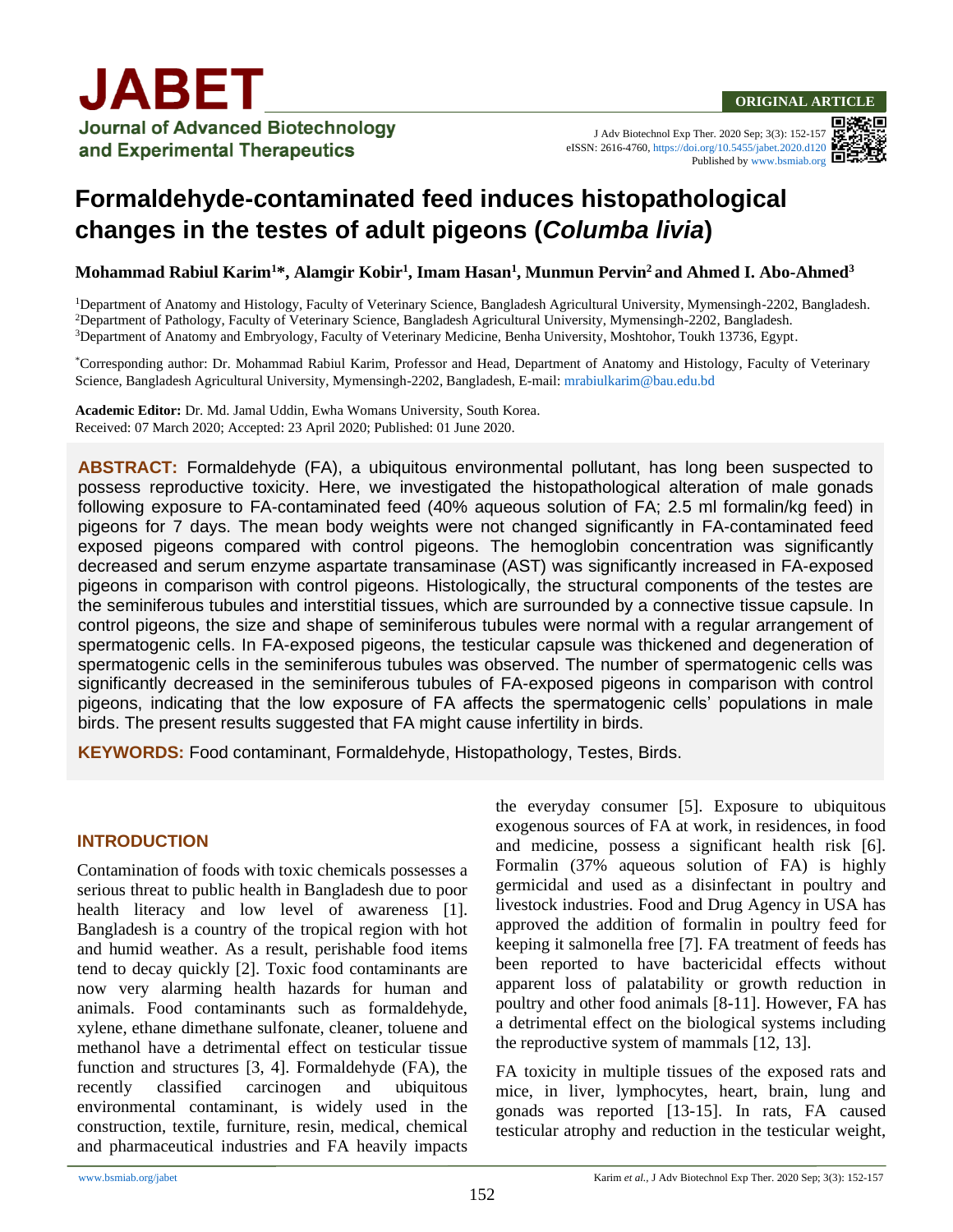serum testosterone level, diameter of seminiferous tubules and seminiferous epithelial height [16-19]. However, comprehensive study on the histomorphological alterations of testes in FA-exposed birds has not been yet undertaken. Therefore, it is very important to know the toxic effects of FA contaminated feed on testicular tissues of pigeons.

### **MATERIALS AND METHODS**

#### **Statement of the experiment**

The research work was conducted in the Department of Anatomy and Histology, Faculty of Veterinary Science, Bangladesh Agricultural University, Mymensingh-2202 and Village-Roholy, Saturia, Manikganj-1800, Bangladesh during the period from July, 2018 to May, 2019 to assess the effects of FA-contaminated feed exposure on testicular tissue of pigeons.

### **Ethical approval**

The present study and all experimental protocols were approved and performed according to the guidelines for the care and use of animals as established by Animal Welfare and Experimentation Ethics Committee, Bangladesh Agricultural University, Mymensingh, Bangladesh [AWEEC/BAU/2019-40].

### **Animals and experimental procedures**

Ten adult healthy male pigeons (*Columba livia*) (more than twelve month-old age, 106-146 gm; purchased from local markets at Saturia, Manikganj-1800) were housed in pigeon cages, and fed a standard diet (mustard, rice, sesame, wheat) twice daily and filtered tube-well water *ad libitum*. After one-week acclimatization, five pigeons were fed a FA-contaminated feed daily morning and fed a standard diet daily evening for 7 days. Previous studies reported that the 2.5 ml formalin/kg feed in broiler chicken and Japanese quails has no adverse effect on body weight and feed intake and suggestive as a beneficial dose [20, 21]. This dose was used in the experiment. Formalin (40% aqueous solution of stock FA powder) was mixed properly with pigeon feeds (2.5 ml formalin or 1000 mg/kg feed). The other five pigeons were used as control, fed a standard diet twice daily (morning and evening) for 7 days. After 7 days of FA-exposure (in morning of the  $8<sup>th</sup>$  day), all pigeons were euthanized under deep anesthesia using 5 ml chloroform-soaked cotton in vacuum glass chamber for 3-4 minutes and then post-mortem examination was performed.

### **Determination of hematobiochemical parameters**

After 7 days of FA-exposure, blood samples were collected from the wing vein of both control and FAexposed pigeons for hematobiochemical parameters. The principles and procedures of hematobiochemical examinations were as follows:

### **Total erythrocyte count (TEC)**

Total erythrocyte count was done following the method described by [10]. Well-mixed blood sample was drawn with red blood cell diluting pipette and immediately filled with the red cell diluting fluid. The total number of RBCs was calculated as number of cells counted x 10,000 and the result was expressed in million/cubic meter of blood.

### **Hemoglobin concentration (Hb)**

Well-homogenized blood sample was drawn into the Sahli pipette and then the blood of the pipette was immediately transferred into the graduated tube containing hydrochloric acid. This blood and acid were thoroughly mixed by stirring with a glass stirrer. Water was added drop by drop to the tube containing acid hematin mixture. The solution was mixed well with a glass stirrer until the color of the mixture resembled to the standard color of the comparator. The result was read in day light by observing the height of the liquid in the tube considering the lower meniscus of the liquid column. The result was then expressed in g%.

### **Serum enzyme aspartate transaminase (AST) analysis**

At necropsy, blood was collected from the heart. Test tube containing blood was placed in slanting condition at room temperature for 30 minutes. Sera were separated from clotted blood by centrifugation at 3000 rpm for 20 minutes and again for 10 minutes. Then the supernatant was collected in eppendorf tube by micro-pipette and stored in refrigerator at -20°C until use and analyzed for aspartate transaminase (AST).

### **Postmortem examination and collection of testes for histopathology**

After 7 days of FA-exposure, both control and FAexposed pigeons were weighed and then all pigeons were euthanized under deep chloroform anesthesia. The internal visceral organs including testes were visualized through ventral mid-line thoraco-abdominal opening and the gross anatomy was observed very carefully. Then,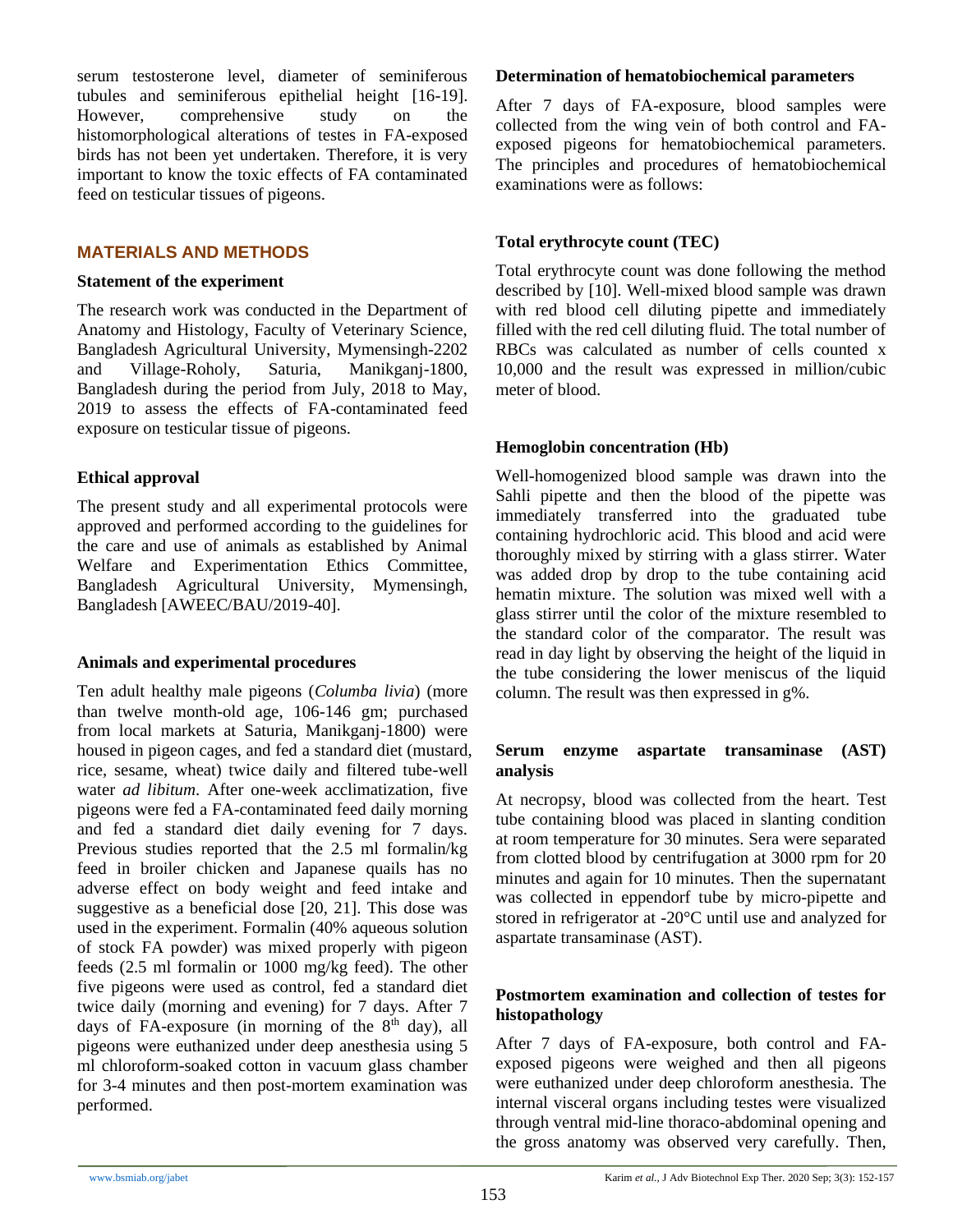the testes were removed and their colour and gross texture were observed. The weight of testes was measured and recorded. Subsequently, testicular tissues from the left and right testes were collected and immediately fixed in 10% neutral buffered formalin (NBF) by standard method. Briefly, NBF-fixed tissues were dehydrated with ascending graded alcohols and embedded in paraffin and sectioned at 6  $\mu$ m in thickness using a sliding microtome (Euromax<sup>R</sup>, Japan). The deparaffinized sections were stained with hematoxylin and eosin (HE) for histopathological examination. FAinduced changes were analyzed morphologically using light microscope (LABOMED, Labo America Inc., CA 94538). The spermatogenic cells were counted in at least 5 seminiferous tubules (clear cross sections which were sharply rounded) of each birds. The oblique or longitudinal section of seminiferous tubules were not considered for spermatogenic cell count.

### **Statistical analysis**

All the achieved data were analyzed using student *t-test* and statistically evaluated with SPSS, version 18.0 software (IBM). The *p*-values of  $\leq 0.05$  were considered to indicate statistically significant, while *p-*values of <0.01 indicate highly significant results. All the results were expressed as mean ±SD**.**

# **RESULTS**

### **Effects of FA on body weight and gross morphology of testes of pigeons**

The mean body weights of adult pigeons were not changed significantly in FA-exposed pigeons in comparison with control pigeons (Figure 1A). The color, size and shape of both testes (right and left) were normal in control pigeons (Figure 2A). However, in FA-exposed pigeon, the testes showed uneven shape with pinpoint hemorrhage on their surface (Figure 2B). The weight of the testes was not change significantly in FA-exposed and control pigeons (data not shown).

### **Effects of FA on hematological parameters of pigeons**

Total erythrocyte count showed no significant change in FA-exposed pigeons in comparison with control pigeons (Figure 1B). The hemoglobin concentration was significantly decreased in FA-exposed pigeons in comparison with control pigeons (Figure 1C). The values of AST were significantly increased in FAexposed pigeons in comparison with control pigeons (Figure 1D), an indicative of liver injury and disturbance of body homoeostasis.



**Figure 1.** Body weight and blood parameters analysis of FA-exposed adult pigeons. A. No significant changes of body weight were seen in control and FA-exposed pigeons. B. Total erythrocyte count (TEC) showed no significant changes but showing decreasing tendency in FA-exposed pigeons in comparison with control. C. Hemoglobin content (Hb, g%) was significantly decreased in FA-exposed pigeons compared with control pigeons. D. Serum enzyme, aspartate aminotransferase (AST) level was significantly increased in FAexposed pigeon compared with control. Student t-test, \*The *p*-values of ≤0.05 were considered to be statistically significant, \*\**p-*values of <0.01 indicate highly significant results. FA- Formaldehyde.



**Figure 2.** Gross anatomy of testes of adult pigeons. A. Showing normal color, size and shape of the right and left testes of control pigeons. B. Normal color and size, but uneven shape and pinpoint hemorrhage was seen in the both right and left testes of FA-exposed pigeons. FA- Formaldehyde. Bar = 1 cm.

### **Effects of FA on histoarchitecture of testes of pigeons**

In HE-stained sections, regular histological structure without abnormalities was seen in testes of control pigeons (Figures 3A, 4A-B). The testis was surrounded by a capsule, which was composed mainly of dense collagenous fibrous connective tissue (Figure 3A). The structural components of the testis were the seminiferous tubules and interstitial tissues (Figure 4A-B, F). Seminiferous tubules are the structural and functional unit of testes. The sertoli cells and the spermatogenic cells lined the seminiferous tubules. The different stages of spermatogenic cells were found in several layers,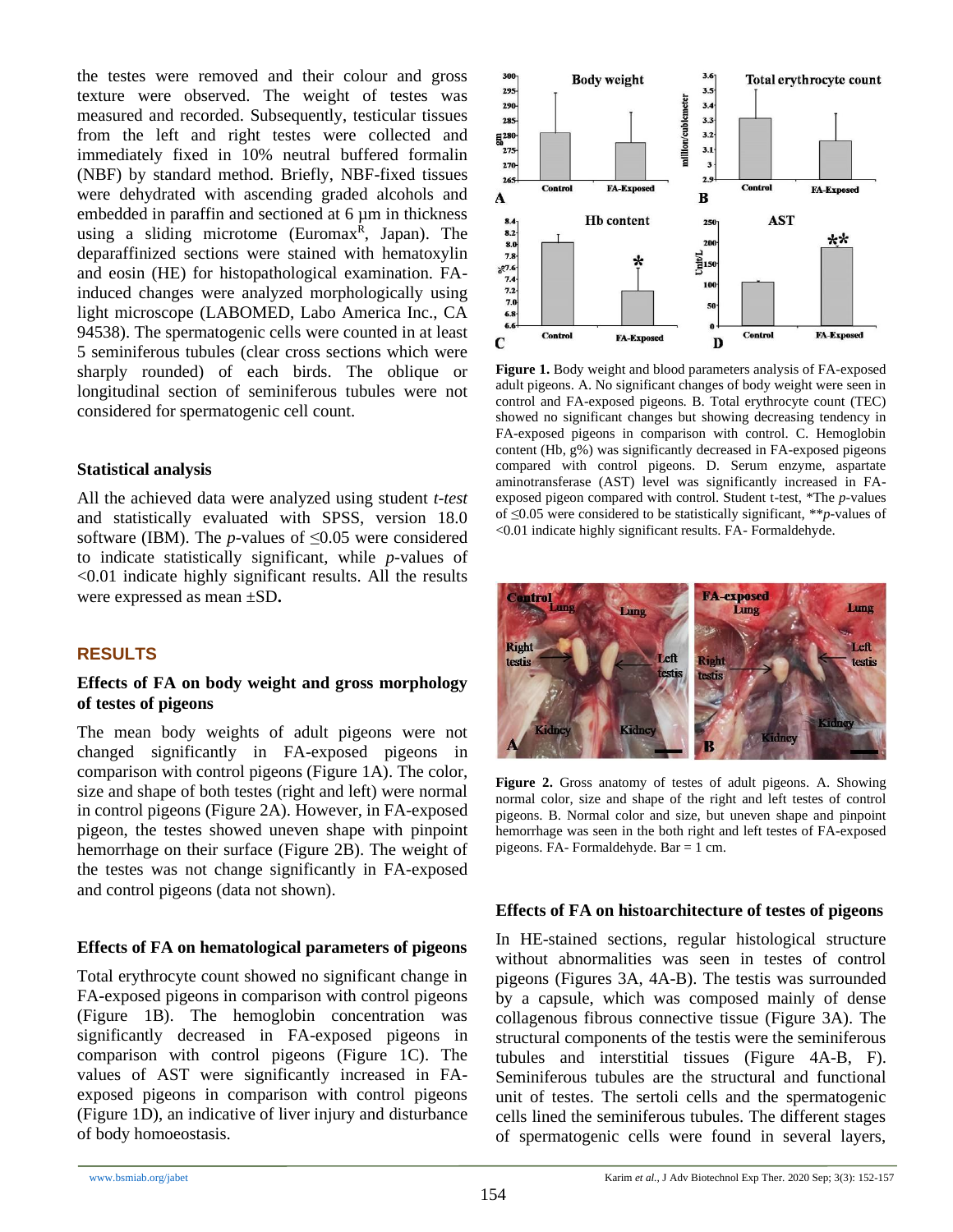namely, the spermatogonia, spermatocytes, spermatids and finally mature spermatozoa (Figure 4A-B). The spermatogonia were rounded cells with rounded nuclei; and sertoli cells were tall cells with oval nuclei (Figure 4B). The interstitial tissues were narrow and showed clusters of Leydig cells (Figure 4A-B, F).



**Figure 3**. Histology of capsule of testes of adult pigeons. A. Showing normal histology of capsule (consisting of dense irregular connective tissues) covering the testicular parenchyma. B. The thickness of the capsule was apparently high in the testis of FAexposed pigeon. Star indicates the degeneration of spermatogenic cells. FA- Formaldehyde. Bar =  $50 \mu$ m.

In FA-exposed pigeons, the FA-induced testicular changes were characterized by thickened capsule and degeneration of spermatogenic cells in the seminiferous tubules (Figure 3B). Irregular arrangement of spermatogenic cells in the seminiferous tubules of FAexposed pigeons were seen (Figure 4D). Lumen of the seminiferous tubules became large and number of spermatogenic cells particularly; secondary spermatocytes and spermatid were reduced (Figure 4C-D). Primary spermatocytes were found separated from spermatogonia. The number of spermatogenic cells was significantly decreased in seminiferous tubules of FAexposed pigeons in comparison with control pigeons (Figure 4E). The interstitial cells or Leydig cells were localized as cord or cluster between or among the seminiferous tubules (Figure 4 A-D, F-G). No changes were seen in the Leydig cells of both control and FAexposed pigeons (Figure 4 F-G).



**Figure 4**. Histology of testes of adult pigeons. A. Showing many seminiferous tubules and interstitial tissues in testes of control pigeons. B. In higher magnification, a regular distribution of spermatogenic cells in seminiferous tubules of control pigeons. C-D. Degeneration of spermatogenic cells and large size lumen were seen in the seminiferous tubules of FA-exposed pigeons. In addition, the number of spermatogenic cells was drastically reduced in the seminiferous tubules of testis. E. The number of spermatogenic cells was significantly decreased in seminiferous tubules of FA-exposed pigeons in comparison with control pigeons. F-G. The interstitial cells or Leydig cells were seen between or among the seminiferous tubules and showing normal histology both in control and FAexposed pigeons. Arrow indicates the interstitial cells or Leydig cells and arrowheads indicate sertoli cell. Stars indicate the degeneration areas of spermatogenic cells. SG-spermatogonia, SC-spermatocyte, ST-spermatid, SZ- spermatozoa. Student t-test, \**p-*values of <0.01 indicate significant results. FA- Formaldehyde. Bar =  $50 \mu$ m.

### **DISCUSSION**

In the present study, the value of serum AST level was significantly increased, and the hemoglobin concentration was significantly decreased in FAexposed pigeons in comparison with control pigeons. The total erythrocyte count showed decreasing tendency in FA-exposed pigeons. These results suggested liver injury and imbalance of body homoeostasis caused by FA exposure. No reports are available in birds, however serum enzyme AST, ALT was significantly increased in FA-exposed mice (oral, 5mg/kg body weight) [22]. FA treatment (oral, 10mg/kg body weight) resulted in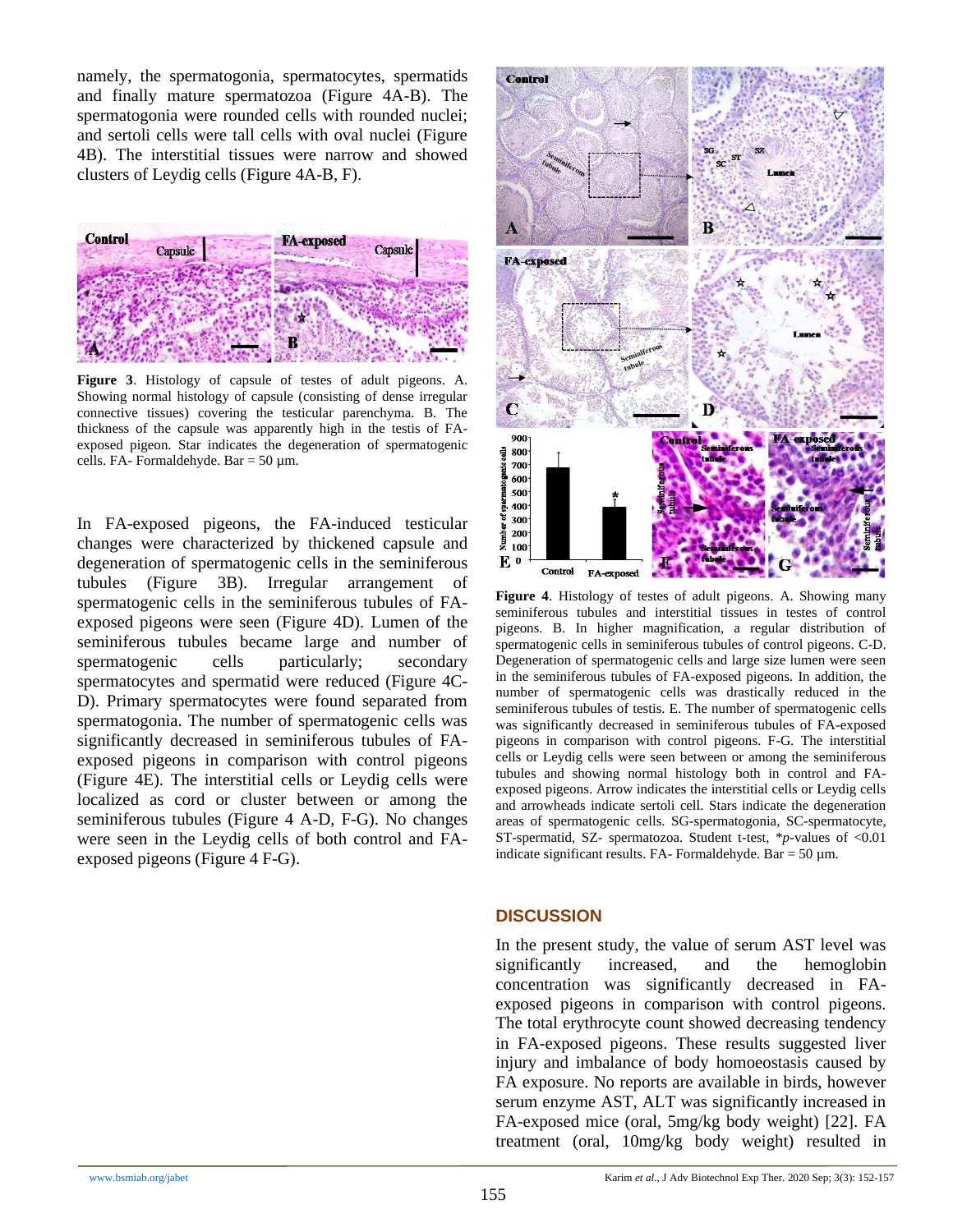significant decreases in RBCs, hemoglobin, total WBC and lymphocytes in mice [23].

FA exposure through feed induced a significant reduction of spermatogenic cells and widening of the lumen of the seminiferous tubules in the testes of pigeons. There was no available literature on FA effect on testicular tissues of avian species. However, the present results were consistent with that of other formaldehyde exposure research on male rats and mice although the dosage, duration and route of administrations of FA were different [13, 21, 24-27]. Low levels of formalin (10 ml/kg feed), when fed to Japanese quails (*Coturnix coturnix japonica*), decreased testicular weight and diameter of seminiferous tubules [21]. Intraperitoneal administration of FA with dosages of 0.2, 2 and 20 mg/kg can cause degeneration and necrosis of the secondary spermatocytes, spermatogenic cells and spermatozoids [15]. FA vapor  $(10 \text{ mg/m}^3)$  for two weeks' exposure, caused atrophy of the seminiferous tubules, a decrease in the number of spermatogenic cells and disorganization of the seminiferous epithelial cells of male rats [26]. FAinduced change in rat testes are characterized by thickened capsule, spermatogenesis arrest, a decrease in the number of spermatogenic cells and atrophy of seminiferous tubules in rats [28,29], which were reproduced in the present study following FA contaminated feed exposure in testes of adult pigeons.

### **CONCLUSIONS**

The present findings revealed that the toxic feed contaminant, FA, has detrimental effects on the testes of adult pigeons. FA was found to cause degeneration of spermatogenic cells, separation of primary spermatocyte from spermatogonia and irregular arrangement of spermatogenic cells in the seminiferous tubules, these histological changes indicated that it might affect the reproduction of birds. Therefore, it is very alarming if the human being exposed to this toxic food contaminant, it may cause reproductive failure.

### **ACKNOWLEDGEMENT**

The authors thank Mr. Md. Ahasan Habib for chemical preparation and their exposure in birds through feed. This work was supported by the Ministry of Science and Technology (MoST), Government of the Peoples Republic of Bangladesh (No: 39.00.0000.009.14.004.19/ BS-74/85, 2018-19 to MRK), by the Bangladesh Agricultural University and University Grant Commission of Bangladesh (No. 2018/556/AU-GC to MRK) and by the Ministry of Education, Grant for Advance Research in Education (GARE), BANBEIS, Grant Number LS2018773 to MRK.

## **AUTHOR CONTRIBUTIONS**

The experiment was designed by MRK and MP. MRK, AK and IH undertook the experiment; MRK and IH interpreted the results putting efforts on statistical analysis with AK; MRK and IH wrote up the draft. MRK, MP and AIA checked the manuscript critically. All authors read and agreed on the final version of the manuscript.

### **CONFLICTS OF INTEREST**

Authors declared that they have no conflict of interest.

### **REFERENCES**

- [1] Rahman M. Sultan Z, Rahman M, Rashid M. Food Adulteration: a serious public health concern in Bangladesh. Bangladesh Pharmaceutical Journal. 2015; 18:1
- [2] Nunes MCN. Impact of environmental conditions on fruit and vegetable quality. Stewart Postharvest Review 2008; 4:4
- [3] Karimov K, Dadazhanov SH, Gil'dieva MS. Rat reproductive cells as biological indicators of the effect of environmental factors. Morfologiia (Saint Petersburg, Russia). 2003; 123(1):69-71.
- [4] Handagama C and Ariyaratne S. Differentiation of the adult Leydig cell population in the postnatal testis. Biology of Reproduction. 2001; 65: 660-671.
- [5] IARC. Formaldehyde, 2-butoxyethanol and 1-tertbutoxypropan-2-ol. Monographs on the evaluation of carcinogenic risks to humans. 88, 1- 478 (2006).
- [6] Tang X, Bai Y, Duong A, Smith MT, Li L, Zhang L. Formaldehyde in China: production, consumption, exposure levels, and health effects. Environment International. 2009; 35: 1210–1224.
- [7] Brown HR. FDA approved use of formaldehyde in poultry feed. Food Stuffs. 1996; 68. 15
- [8] Duncan MS and Adams AW. Effects of a chemical additive and of formaldehyde-gas fumigation on Salmonella in poultry feeds. Poultry Science. 1972; 51: 797–802.
- [9] Bugarski D, Handzic R, Sivcevic A, Stanic I. Effect of feeding regime and formaldehyde-treated soyabean on the productivity of dairy cows. Veterinaria Sarajevo. 1990; 39: 21–30.
- [10] McAllister T, Beauchemin K, McClelland L, Cheng, K. Effect of formaldehyde-treated barley or escape protein on nutrient digestibility, growth and carcass traits of feedlot lambs. Canadian Journal of Animal Science. 1992; 72: 309–316.